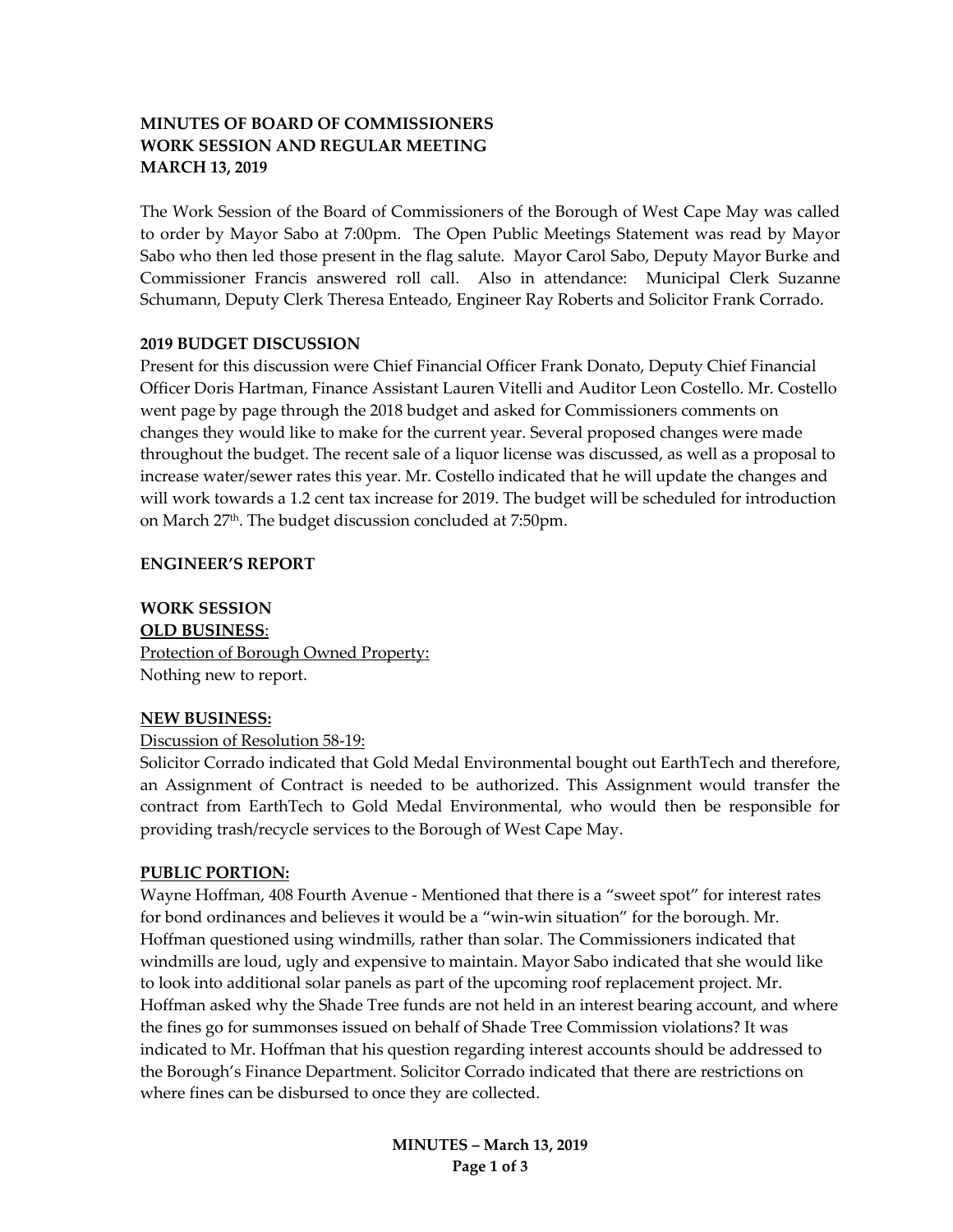# **REGULAR MEETING CONSENT AGENDA**

On motion of Commissioner Francis, seconded by Deputy Mayor Burke, the following Consent Agenda was unanimously approved on roll call vote.

Minutes:

| February 27, 2019 | Work Session and Regular Meeting |
|-------------------|----------------------------------|
| February 27, 2019 | Closed Session                   |

Ordinances for Introduction and Publication: **NONE** 

Resolutions:

- 57-19 Authorize Special Event Permits to Cape May New Jersey State Film Festival
- 58-19 Authorizing Assignment of Contract for Solid Waste and Recyclable Materials Collection Service
- 59-19 Refund of Property Tax Overpayment; 184 E. Mechanic Street; Block 8, Lot 17.02
- 60-19 Approving Catering Permit Chamberlain Hospitality Group, Inc.
- 61-19 Approving Catering Permit Chamberlain Hospitality Group, Inc.
- 62-19 Authorizing Professional Engineering Services for 2018 Capital Improvement Projects – West Congress Avenue and Brown Street
- 63-19 Release of Unexpended Escrow Fees South Jersey Gas
- 64-19 Release of Unexpended Escrow Fees Richard P. Burke
- 65-19 Release of Unexpended Escrow Fees Karen Cocco
- 66-19 Release of Unexpended Escrow Fees Cheryl Mapp
- 67-19 Release of Unexpended Escrow Fees Classic Coastal Contractors, LLC
- 68-19 Release of Unexpended Escrow Fees Marc Alary
- 69-19 Authorizing Change Order #1 Reconstruction of Leaming Avenue from Park Boulevard to Elmira Street (Cape Island Creek)
- 70-19 Consenting to the Cape May County Proposed Water Quality Management Amendment
- 71-19 Bill Payment

# **NON-CONSENT AGENDA**

Ordinances for Second Reading and Public Hearing: **NONE** 

Resolutions: **NONE**